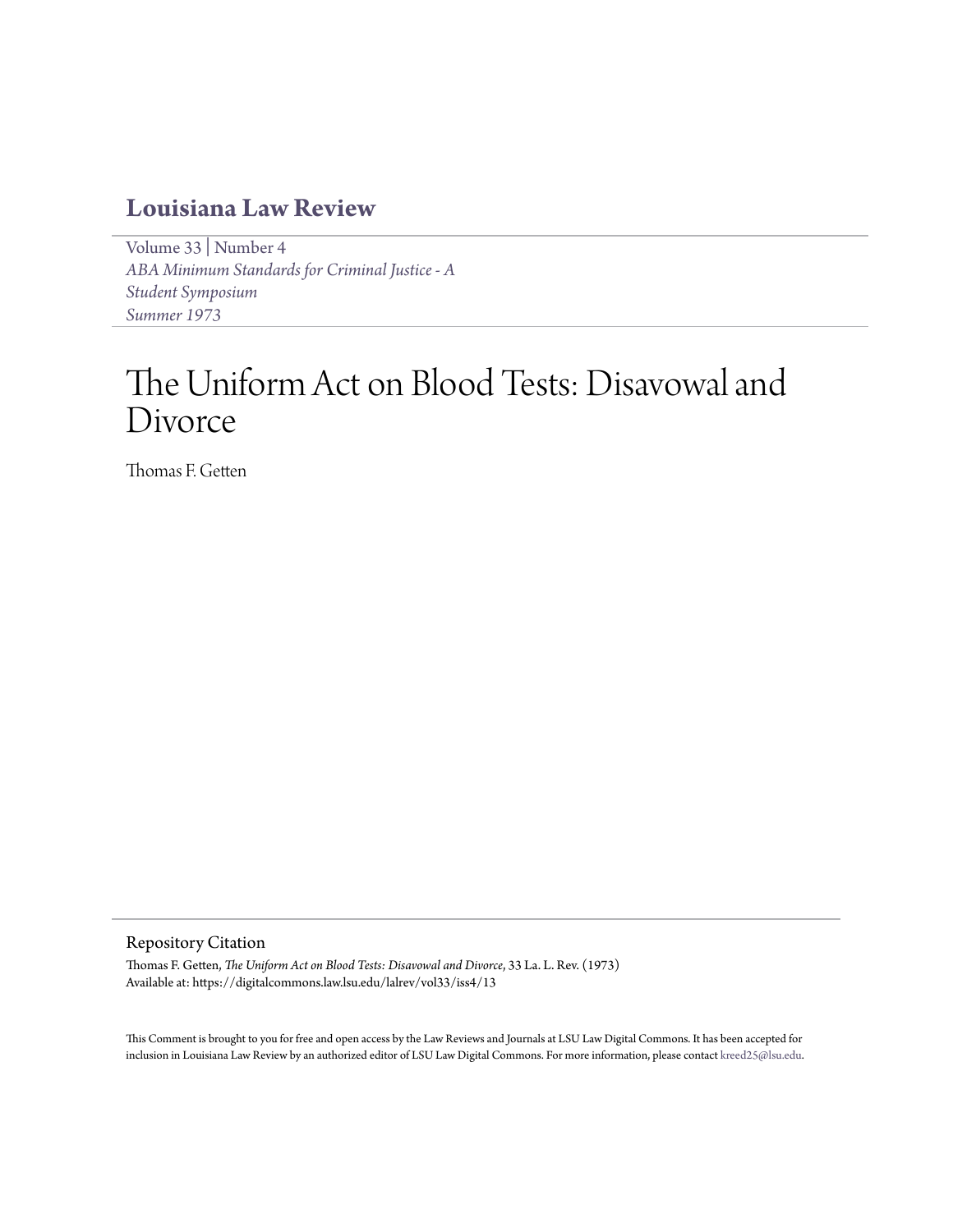#### Conclusion

It is submitted that in Louisiana, pursuant to the Perkins rule, a defendant may not be cross-examined as to his prior acts of misconduct for the purposes of impeachment. Cross-examination in this regard is limited *solely* to *prior* convictions, and is governed by R.S. 15:495 and the rules discussed heretofore in this Comment. Cross-examination as to prior acts of misconduct not for impeachment purposes, but to prove the crime charged, are regulated by the rules discussed in the companion article to this Comment.<sup>68</sup>

#### *W. Michael Adams*

#### THE UNIFORM ACT ON BLOOD TESTS: DISAVOWAL AND DIVORCE

#### The Uniform Act on Blood Tests to Determine Paternity'

in *Dotson* is based upon the admissibility of the rebuttal testimony, not upon the propriety of the questioning of the defendant on cross-examination.

Later, In *State v. St. Amand,* 274 So.2d 179 (La. 1973), defendant, charged with armed robbery, was asked on cross-examination whether or not he used narcotics. After his denial, the prosecution was permitted to show that he had stated to the contrary on a prior occasion. A majority of the court found that the initial questioning was proper because the state during its case in chief had produced evidence of narcotic paraphernalia found in St. Amand's apartment at the time of his arrest. The court rejected the defendant's contention that the state was attempting to impeach the defendant on an irrelevant matter because "the evidence of narcotic paraphernalia found in St. Amand's apartment made the questioning within the scope of that subject." *Id.* at 192. The court held that the initial inquiry into defendant's prior narcotics addiction was permissible because "lilt is almost axiomatic today that most armed robberies are asso- ciated with drug addicts trying to obtain funds to sustain their grim appetites. In armed robbery prosecutions, therefore, the subject of drug use by the accused is relevant." *Id.* Since the prior drug use of the defendant was deemed to be relevant and non-collateral, the court reasoned that he could be "impeached" on the matter.

Again, properly understood, this case appears to involve the application of the knowledge-intent-system exception to the prior crimes exclusionary rule in the court's determination of whether the narcotic paraphernalia found in defendant's room and brought out **by** the state in its case in chief, justified questioning the defendant on cross-examination about prior drug use. Thus, the decision should not be interpreted as standing for the proposition that it is proper *impeachment* to ask a defendant about prior use of narcotics.

**68. 33 LA.** L. REV. 614 **(1973).**

**1.** The Uniform Act on Blood Tests to Determine Paternity [hereinafter cited as **UNIFORm ACT]** states in part: "Section **1.** *Authority for Test.* In a civil action, in which paternity

is a relevant fact, the court, upon its own initiative or upon suggestion made **by** or on behalf of any person whose blood is involved may, or upon motion of any party to the action made at a time so as not to delay the proceedings unduly, shall order the mother, child and alleged father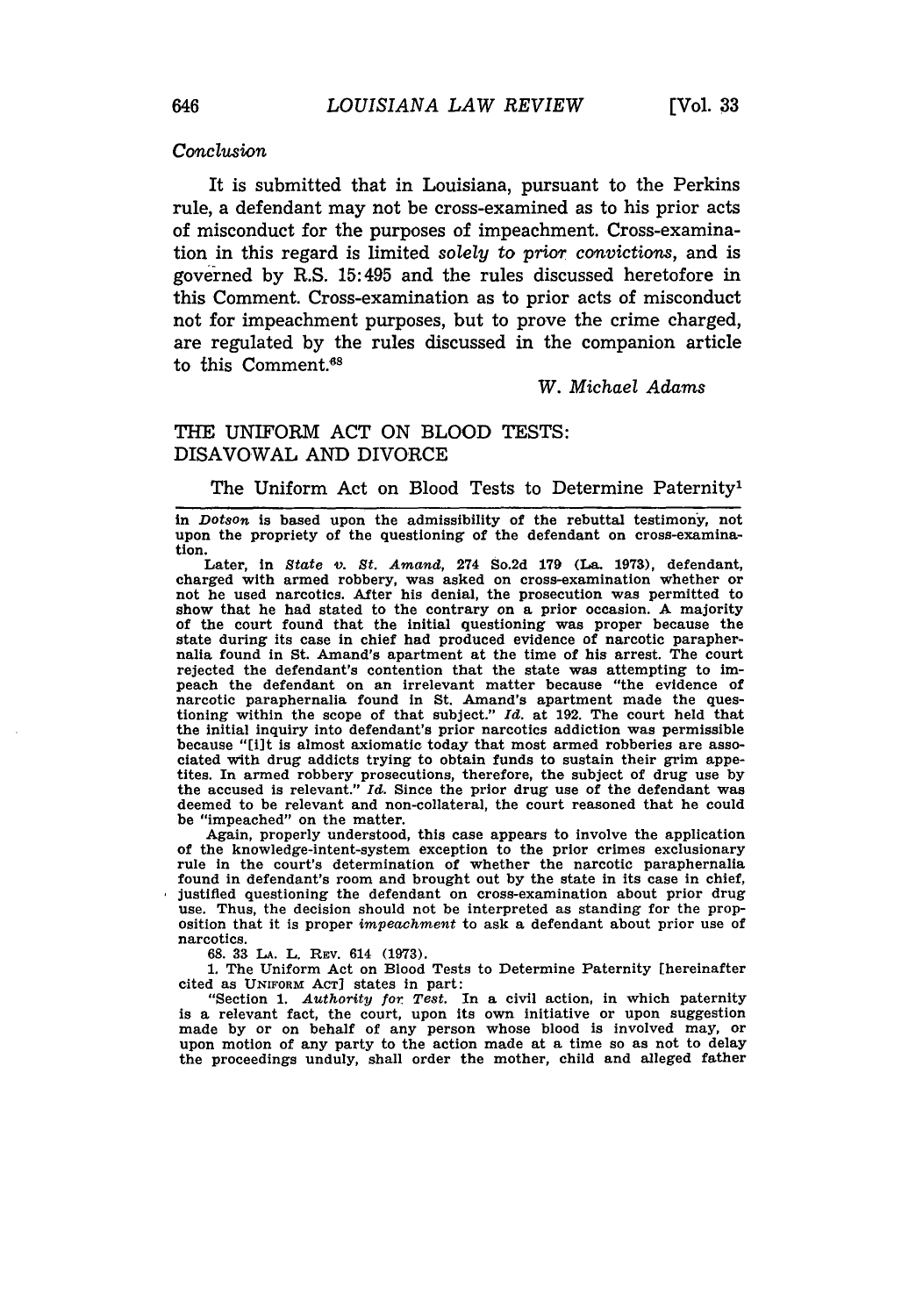1973] *COMMENTS* 647

was adopted by the National Conference of Commissioners on Uniform State Laws in 1952.2 The uniform act allows admission into evidence the results of blood grouping tests,<sup>3</sup> and is now in effect in eight states, including Louisiana, and one territory.4

The enactment of the statute in Louisiana in 1972 came sixteen years after the Louisiana supreme court's decision in *Williams v. Williams.5* In that case, a husband sought to disvow

"Section **3.** *Compensation of Expert Witnesses.* The compensation of each expert witness appointed by the court shall be fixed at a reasonable amount. It shall be paid as the court shall order. The court may order that it be paid by the parties in such proportions and at such times as it shall prescribe, or that the proportion of any party be paid by [insert name of the proper public authority], and that, after payment **by** the parties or [insert name of the public authority] or both, all or part or none of it be taxed as costs in the action. The fee of an expert witness called by a party but not appointed by the court shall be paid by the

party calling him but shall not be taxed as costs in the action. "Section 4. *Effect of Test Results.* If the court finds that the conclusions of all the experts, as disclosed by the evidence based upon the tests, are that the alleged father is not the father of the child the question of paternity shall be resolved accordingly. If the experts disagree in their findings or conclusions, the question shall be submitted upon all the evidence. If the experts conclude that the blood tests show the possibility of the alleged father's paternity, admission of this evidence is within the discretion of the court, depending upon the infrequency of the blood type. "Section **5.** *Effect on Presunmption of Legitimacy.* The presumption

of legitimacy of a child born during wedlock is overcome if the court finds that the conclusions of all the experts, as disclosed by the evidence based upon the tests, show that the husband is not the father of the child."

2. HANDBOOK OF **NATIONAL CONFERENCE OF COMMISSIONERS ON UNIFORM STATE** LAws **185 (1952).**

**3.** UNIFORM **ACT** § 4.

4. **CAL. EVID. CODE** *§* **890-97** (West **1966)** (adopted **1953);** ILL. **REV. STAT.** ch. **106** 3/4, *§§* **1-7 (1963)** (adopted **1957); LA.** R.S. **9:396-98** (Supp. **1972)** (adopted **1972); N.H.** Rsv. **STAT. ANN. H9 522.1-10 (1955)** (adopted **1953);** OKLA. **STAT.** tit. **10,** *§§* **501-08** (Supp. **1967)** (adopted **1967);** OE. REV. **STAT.** *§§* **109.250-** S2 (1971) (adopted 1953); PA. STAT. ANN. tit. 28, §§ 307.1-11 (1961) (adopted 1953); PA. STAT. ANN. tit. 28, §§ 307.1-11 (1961) (adopted 1955); C.Z. **CODE** tit. **8, H9 491-97 (1963)** (adopted **1963).** Michigan once enacted what it termed the Uniform Act, but it differed substantially from the model act and was repealed **by MICH. STAT.** ANN. tit. **27A.9901 (1962).** However, blood tests may be obtained in support cases where the child is born out of wedlock under their paternity act. *See* MICH. **STAT. ANN.** tit. 25.491-510 **(1957). 5. 230** La. **1, 87** So.2d **707 (1956).**

to submit to blood tests. If any party refuses to submit to such tests, the court may resolve the question of paternity against such party or enforce its order if the rights of others and the interests of justice so require. "Section 2. *Selection of Experts.* The tests shall be made **by** experts qualified as examiners of blood types who shall be appointed **by** the Court. The experts shall be called **by** the court as witnesses to testify to their findings and shall be subject to cross-examination **by** the parties. **Any** party or person at whose suggestion the tests have been ordered may demand that other experts, qualified as examiners of blood types, perform independent tests under order of court, the results of which may be offered in evidence. The number and qualifications of such experts shall be determined **by** the court.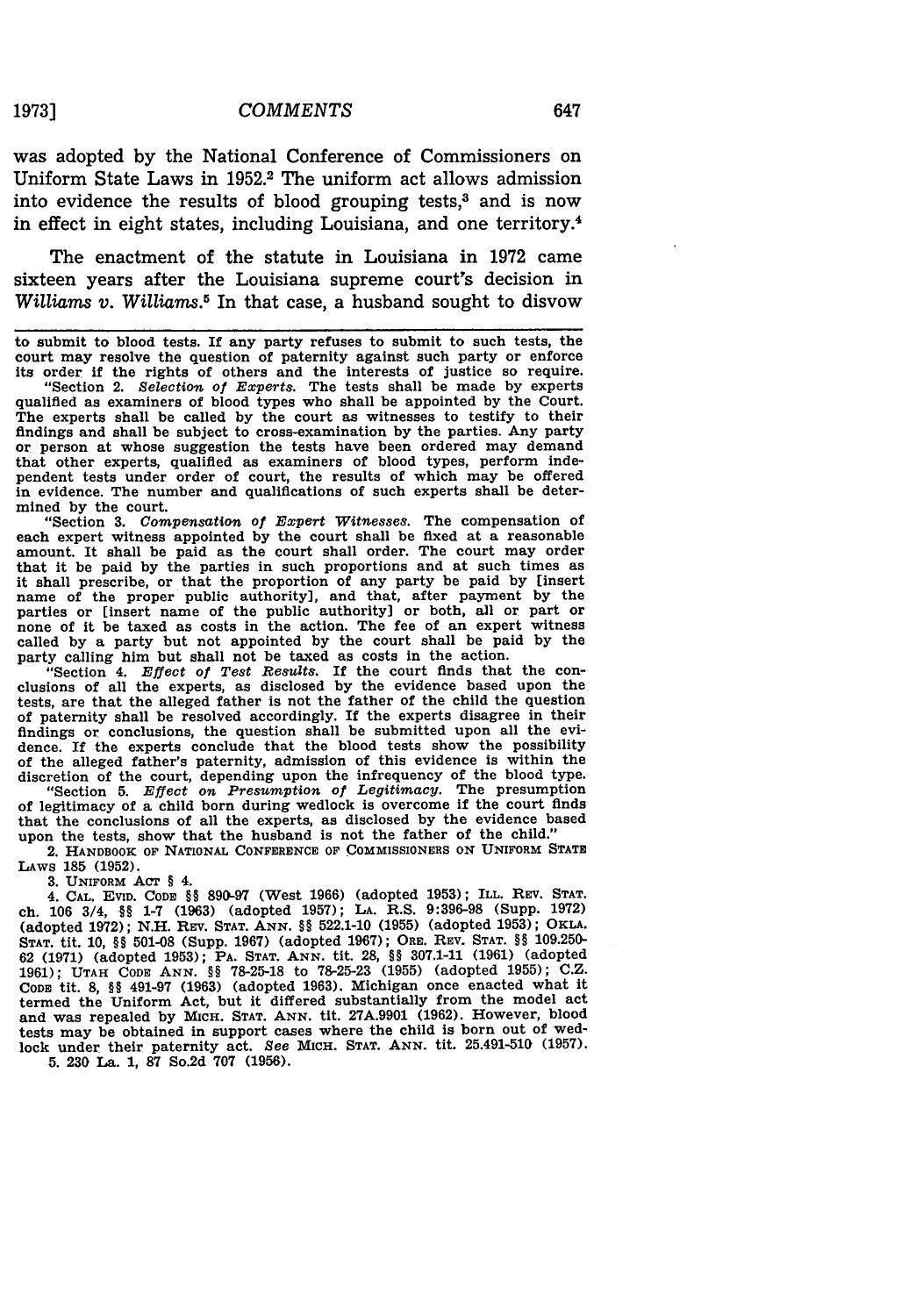a child conceived by his wife during the marriage and, in the same proceedings, sought a divorce on the ground of adultery. To provide proof for each claim, he requested that blood grouping tests be ordered so that he might be able to disprove his paternity and thereby sustain the burdens of proof for both the action *en desaveu* and divorce action. The court, however, refused his request, holding the restrictive provisions of the Civil Code dealing with divorce and the action en *desaveu* do not authorize the use of blood tests.0 The decision in *Williams* has been followed7 although its principle has been criticized in light of the scientific reliability of such tests.8

The purpose of this Comment is to determine the possible effect the adoption of the uniform act will have on the Williams decision, both in relation to the power of the court to order blood grouping tests and also to the weight given the results of such tests. The discussion will also concern the applicable prescriptive period for each action.

#### Procedure

The first three sections of the act deal with its general procedural requirements in relation to the power of courts to order blood tests and to choose blood test experts. The court is given the *discretion* to order blood tests upon its own initiative or upon request of any person whose blood is involved.9 However, upon motion of any party to the action, the court *must* order the tests.10 Provision is further made that if any party refuses to submit to the tests, the court will have the discretion to either enforce its order or resolve the question

**<sup>6.</sup>** *Id.* at **7-8, 87** So.2d **709-10;** *accord,* Babineaux v. Pernie-Bailey Drilling **Co., 261 La. 1080, 262** So.2d **328 (1972) (reaffirmed the** holding **as** to action *en desaveu* but did note that the evidence would be admissible, although not conclusive). *See also* Tannehill v. Tannehill, **261** La. 933, 261 So.2d **619 (1972)** (dissenting opinion). Both *Tannehill* and *Babineaux* were decided before the model act was adopted.

<sup>7.</sup> Babineaux v. Pernie-Bailey Drilling Co., **261 La.** 1080, **262** So.2d **328 (1972).**

*<sup>8.</sup> The Work of the Louisiana Appellate Courts for the 1956-1957 Term-Persons,* **17 LA.** L. REv. **303, 306, 310 (1957).** See *generally,* **C.** McCoRMIcK, EVIDENCE § 211 (2d ed. 1972).

**<sup>9.</sup>** UNwoRm **AcT** § 1; **LA.** R.S. **9:396** (Supp. **1972).**

<sup>10.</sup> UNFORM **AcT** § 1; State *ex rel.* Keithline v. Jennings, 436 P.2d **<sup>690</sup>** (Okla. **1970);** McDonald, *Blood Grouping Tests--A New Act in Peannsylvania,* **33** PA. B. Ass'N Q. **76,** *86* (1961).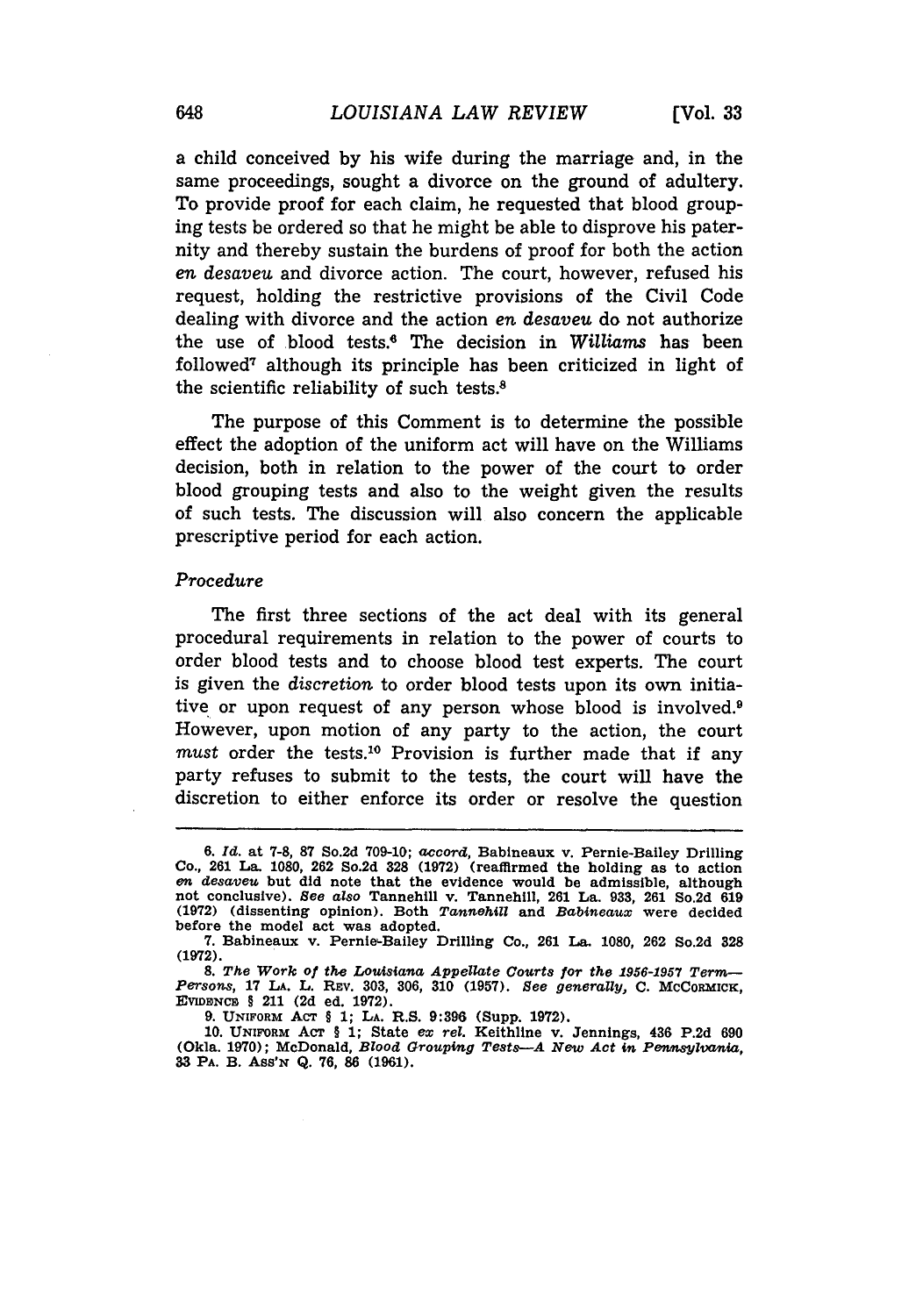#### *COMMENTS*

of paternity against the party who has refused to submit to the testing.<sup>11</sup>

The court also has the authority to determine the number, qualifications, and compensation of the examiners of blood types.12 Although the court can determine the number of experts, it has been held that the act envisions more than one examiner in order that the results of the tests be considered conclusive. <sup>1</sup>

#### *Action En Desaveu*

The Louisiana Civil Code provides that the "law considers the husband of the mother as the father of all children conceived during the marriage."14 Although this presumption has been called the strongest known in the law,<sup>15</sup> the Code does provide for five instances in which the presumption of legitimacy may be challenged.'6 Absent these exceptions, this presumption is conclusive irrespective of any proof to the contrary. This was made clear by the court in *Williams.*

An analysis of the appropriate provisions of the act is necessary in order to determine its effect on *Williams,* in relation to the admissibility of blood tests and the weight given such tests. Section four of the act provides that if the experts are in agreement that the results of the tests reveal that the

**1973]**

**<sup>11.</sup> UNFORM ACT** § **1.** This should not result in any violation of constitutional rights. Schmerber v. California, 384 U.S. **757** (1966). However, under the Illinois enactment, if the defendant refuses to submit, his refusal cannot be revealed at trial. ILL. REV. STAT. ch. 106 3/4, § 1 (1963). Illinois altered the uniform act in this respect.

altered the uniform act in this respect. 12. **UNIFORM ACT HI** 2-3; **LA.** R.S. 9:397-397.1 (Supp. 1972). In relation to the procedure in testing and elimination of error, see **S. SCHATKIN, DISPUTED PATENrrY PROCEEDINGS 131-37,** 155-56 **(2d** ed. 1947); Littell **&** Sturgeon, *Defects in Discovery & Testing Procedures: Two Problems in the Medicolegal Application of Blood Grouping Tests,* **5** U.C.L.A. L. REv. 629 **(1958).** It has been suggested that the qualifications of the blood examiner be determined by some scientific society such as the American Association of Immunologists, since blood grouping is one branch of this specialty. Perhaps it would not be quite so suitable to have the experts certified by a medical society because it might certify only medical men and Ignore the qualifications of others. Boyd, *Protecting the Evidentiary Value of* Blood *Group Determinations,* 16 **S. CAL.** L. REV. 193 (1943).

<sup>13.</sup> State v. Sargent, 100 **N.H. 29, 118** A.2d **596** (1955).

<sup>14.</sup> **LA.** CIv. **CODE** art. 184.

<sup>15.</sup> Feazel v. Feazel, 222 La. 113, **62** So.2d **119** (1952).

**<sup>16.</sup> LA.** CIrv. CODE arts. **185-90;** Comment, 23 **LA. L.** REV. 759 **(1963);** Com ment, 14 **LA.** L. RPv. 401 (1954); Comment, 13 LA. L. REV. **587** (1953). **17.** *See* notes **5-8** & accompanying text *supra.*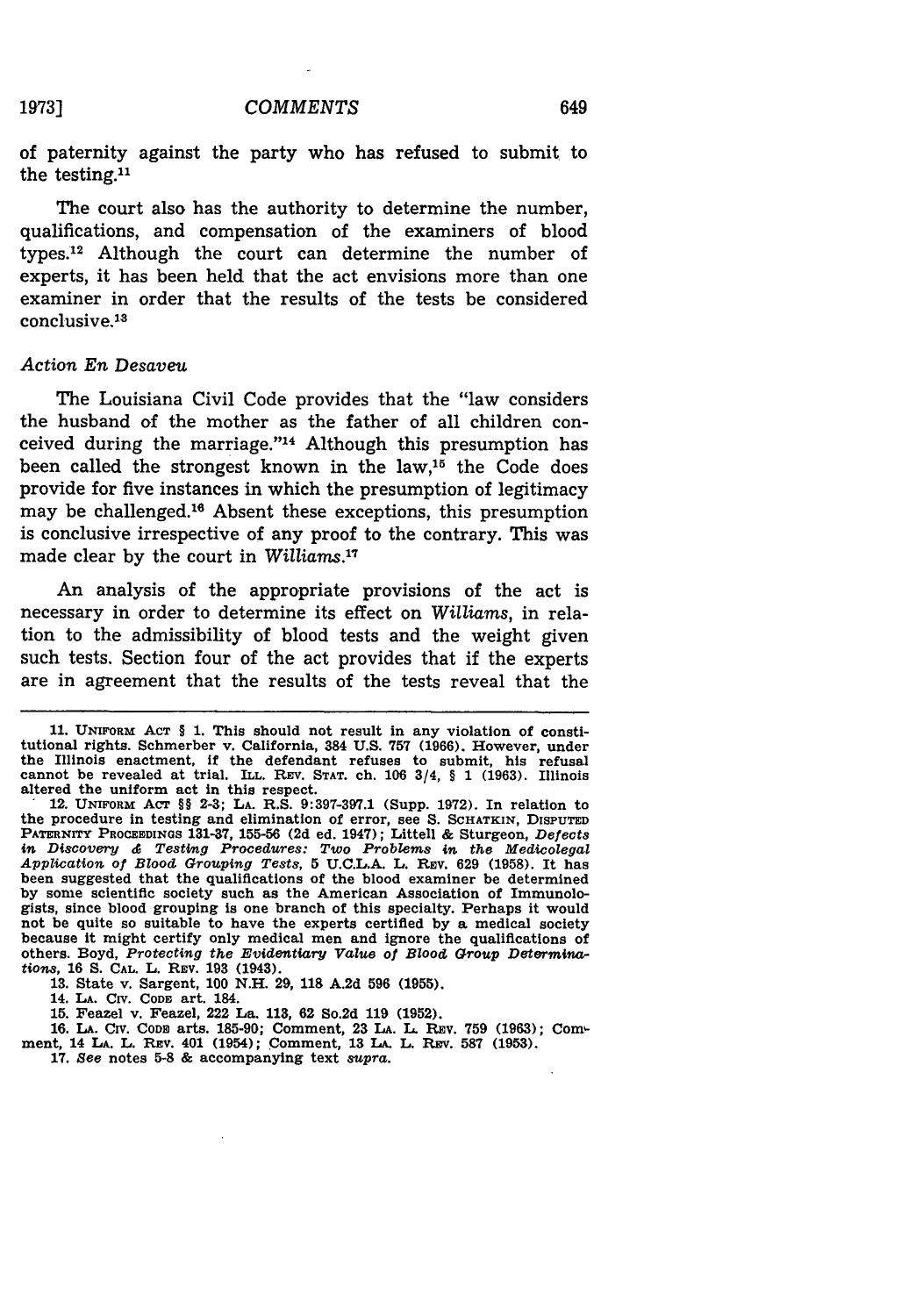alleged father is the child's father, then the court has the discretion to admit the results depending on the infrequency of blood type. 18 On the other hand, if there is disagreement among the experts, the issue of paternity shall be submitted upon the evidence.19 Furthermore, it is provided that if the experts are in agreement that the alleged father is not the child's father, then the question of paternity shall be resolved accordingly.<sup>20</sup> It has been held that this provision deals only with the question of biological paternity.21 Where the legal presumption of legitimacy is conclusive, as in Louisiana, it appears this section alone could not be utilized to overcome it.<sup>22</sup> However, if the presumption is merely rebuttable, then the results of the tests could be given conclusive weight regardless of the legal presumption.<sup>23</sup>

Section five of the act provides that "[t]he presumption of legitimacy of a child born during wedlock is overcome if the court finds that the conclusions of all the experts . . . show that the husband is not the father of the child. '24 This provision is present in only five of the states which have adopted the model act, including Louisiana.25 In considering this section, the Pennsylvania supreme court in *Commonwealth ex rel. Goldman v.* Goldman<sup>26</sup> reasoned that with the enactment of the model act the legislature has added another method by which to rebut the presumption of legitimacy and allowed the admission of blood tests results as conclusive evidence. Therefore, if all the experts are in agreement, the husband may successfully disavow his wife's child with no other evidence being required.<sup>27</sup>

**<sup>18.</sup>** California, Pennsylvania, and Illinois omit this provision. **CAL. Evw. CODE § 895** (West **1966); ILL. REV. STAT.** ch. **106** 3/4, **§** 4 **(1963);** PA. **STAT. ANN.** tit. 28, § 307.4 **(1961).** Oklahoma expressly excludes it. **OKLA. STAT.** tit. **10,** § 504 (Supp. **1967).** It should be noted that each expert is to make a separate, Independent blood analysis.

**<sup>19.</sup> UNIFORM ACT** § 4. However, the Illinois Act differs from the model act in that if the experts disagree, then the results are inadmissible. **ILL. REV. STAT. ch. 106** 3/4, § 4 **(1963).** Oklahoma omits this provision. OKLA. **STAT.** tit. **10,** § 504 (Supp. **1967).**

<sup>20.</sup> **UNIFORM ACT** § 4; **LA.** R.S. **9:397.2** (Supp. **1972).**

<sup>21.</sup> Kusior v. Silver, 54 Cal. 2d 603, 354 P.2d 657, **7** Cal. Rptr. 129 (1960).

<sup>22.</sup> *Id.;* **CAL.** EvIo. CODE § **621** (West 1966).

<sup>23.</sup> Kusior v. Silver, 54 Cal. 2d 603, 354 P.2d 657, 7 Cal. Rptr. 129 (1960).

<sup>24.</sup> UNmTORM ACT § **5; LA.** R.S. **9:397.3** (Supp. **1972).**

**<sup>25.</sup>** Pennsylvania, Illinois, Oklahoma, and New Hampshire. **26. 199** Pa. Super. 274, 184 **A.2d 351 (1962);** Illinois and Oklahoma have

had no cases. **27.** *Accord,* State v. Sargent, **100 N.H. 29, 118 A.2d 596 (1955).** In these states the presumption of legitimacy is not conclusive.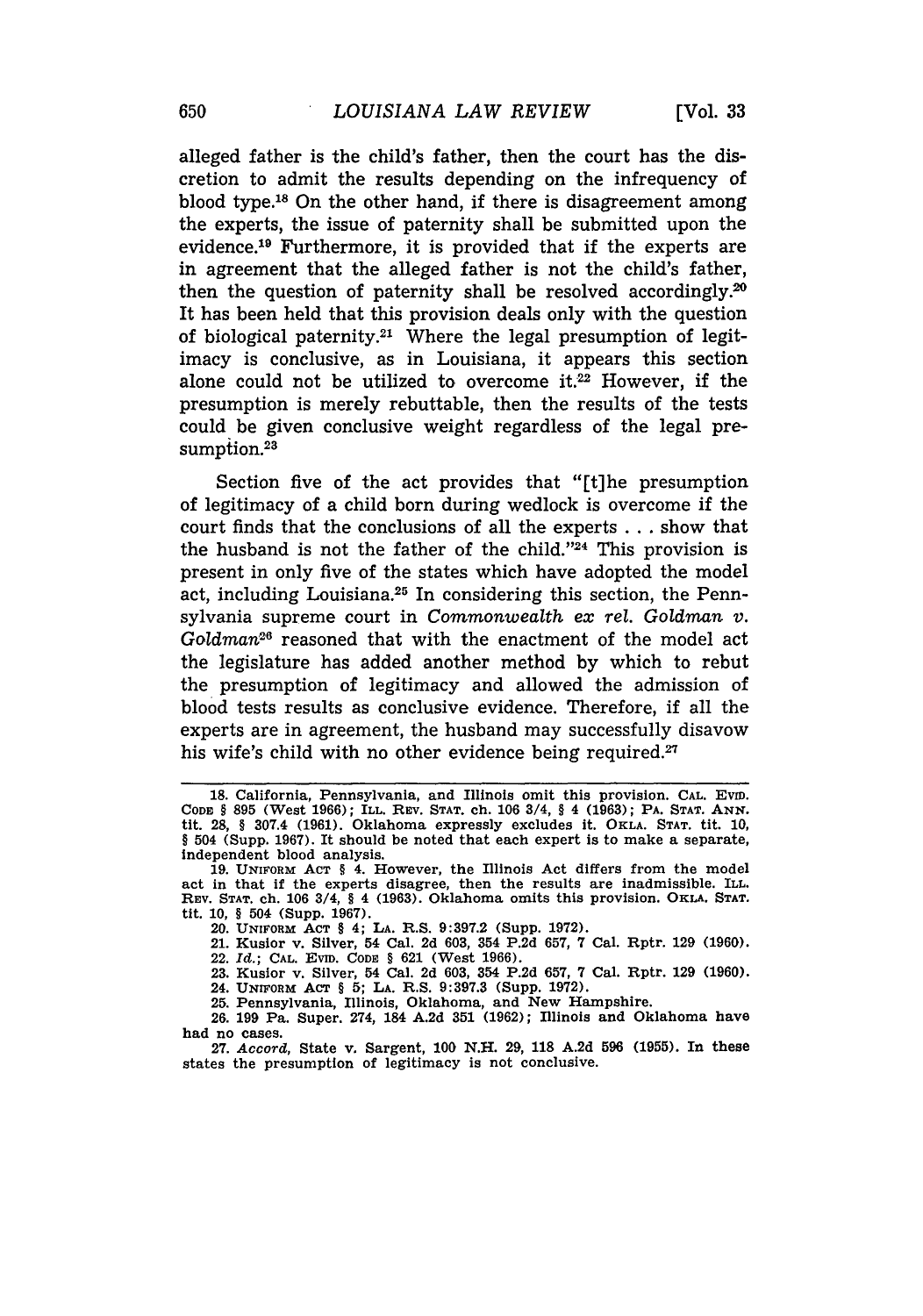**1973]**

In the jurisdictions which have not adopted section five, $28$ only California has considered the question of the presumption of legitimacy. In California law, there is a presumption that a child conceived in wedlock is the legitimate child of the husband, but this presumption may be rebutted by clear and convincing proof.<sup>29</sup> However, if the child is conceived while the husband is cohabiting with the child's mother, the presumption is conclusive.<sup>30</sup>

The California supreme court considered the applicability of the model act in Kusior *v. Silver.3 <sup>1</sup>*In that case, a child was born while the husband was cohabiting with his wife, the child's mother, but the results of blood grouping tests revealed that the husband could not have been the father. The court, however, rejected the use of blood tests, holding that a husband is considered the *legal* father of his wife's child, when cohabitation and conception exist during marriage, and that the issue of biological paternity is therefore irrelevant.<sup>32</sup> The court's refusal to apply the model act was based upon two grounds. First, the court reasoned that the deletion of section five in the California enactment indicated an intention by the legislature to continue the conclusive presumption. Also, after adoption of the model act, the Evidence Code provision dealing with this conclusive presumption was amended to begin "notwithstanding any other provision of the law."33 This amendment, the court felt, further showed legislative intent not to alter the conclusive presumption of legitimacy by adoption of the model act. The court, however, noted that absent cohabitation the presumption is merely rebuttable and the results of blood tests would be given conclusive weight under section four of the uniform act.

The presumption of legitimacy in Louisiana Civil Code

**33. CAL. EvID. CODE** § **621** (West **1966).**

**<sup>28.</sup>** California, Utah, Oregon, and Canal Zone.

**<sup>29.</sup> CAL. EVID. CODE** § **661** (West **1966).**

**<sup>30.</sup>** *Id.* § **621;** Wareham v. Wareham, **195** Cal. **App. 2d** 64, **15** Cal. Rptr. 465 **(1961).** Oregon and Canal Zone have the same dual presumptions. ORE. **REV. STAT.** § **41.350(6) (1971);** ORE. **REV. STAT.** § **109.070(2) (1971);** C.Z. CODE tit. **5,** §§ **3221(5), 3222(31) (1963).**

**<sup>31.</sup>** 54 Cal. **2d 603,** 354 **P.2d 657,** 7 Cal. Rptr. **129 (1960).**

**<sup>32.</sup>** *Accord,* Jackson v. Jackson, **67** Cal. **2d** 241, 430 **P.2d 289, 60** Cal. Rptr. 649 **(1967)** (allowed results of blood tests when there was cohabitation, but only if husband could prove that it was impossible for conception to take place during cohabitation); Louis v. Louis, 7 Cal. **App. 3d 851, 86** Cal. Rptr. 834 **(1970);** Note, 20 **STAN** L. REv. **754 (1968).**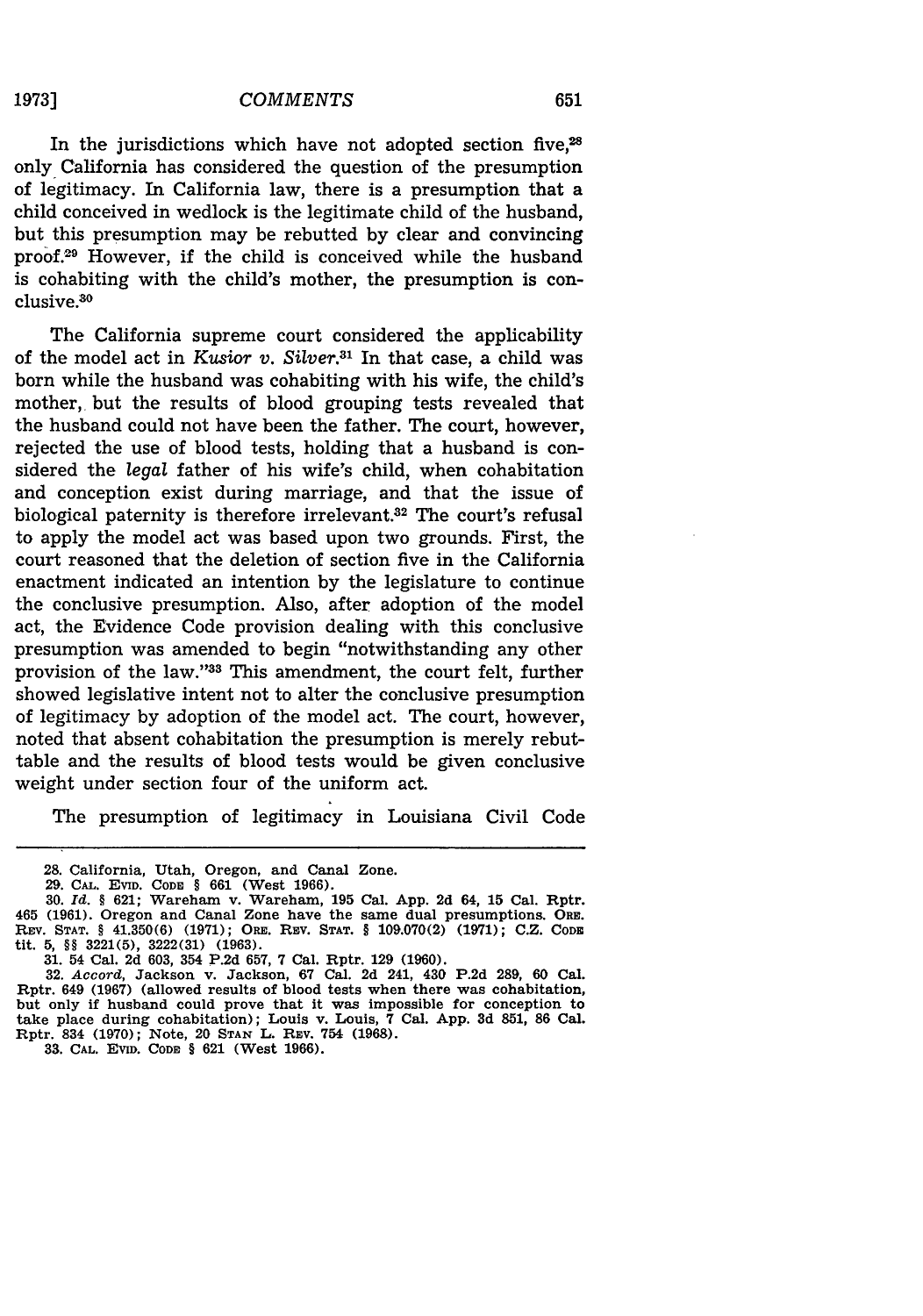article  $184$  is conclusive<sup>34</sup> even in the absence of cohabitation. It is doubtful, however, that Louisiana would follow the California approach in relation to the effect given blood grouping tests. The California court reasoned that the failure to adopt section five evidenced a lack of intention to alter the conclusive presumption. The Louisiana legislature has indicated a contrary intent by enactment of section five.<sup>35</sup> This intent is further shown by beginning the blood test statute "[n]otwithstanding any other provision of law to the contrary." $36$  Therefore, a husband should be able to disavow his wife's child even when the proof required is based solely on the results of blood grouping tests.

#### *Prescription for the Action En Desaveu*

The uniform act lacks reference to a particular prescriptive period in which the husband must commence his suit.<sup>37</sup> It seems probable that the courts would consider the uniform act as an exception to article 184 and apply the applicable prescriptive period of article 191 for the action en *desaveu.* Thus, it would be necessary for the husband to institute proceedings within six months after the child's birth if he is in the same parish where the child is born or within six months after his return.<sup>88</sup>

**37.** A situation in which the court barred suit **by** the husband was *Commonwealth* **ex** *rel. Weston v. Weston,* 201 Pa. Super. 554, **193 A.2d 782 (1963),** where the Pennsylvania court held that when a husband has held out his wife's child as his own, and conception occurred during cohabita-tion, he is estopped to deny paternity. On the other hand, the husband may bring the action at any time if conception did not occur during cohabitation even though the husband held the child out as his own. Commonwealth **ex** *rel.* Carter v. Carter, 43 Pa. **D. & C.2d 157 (1967).** Subsequent Pennsylvania decisions have incorporated this doctrine of estoppel into the state's blood test statute, Commonwealth **ex** *rel.* Hall v. Hall, **215** Pa. Super. 24, **257 A.2d 269 (1969);** Commonwealth v. Phillips, **52** Pa. **D. & C.2d** 764 **(1971),** and although this principle has received criticism, it is firmly established in that state's jurisprudence. Harris, *Some Observations on the Un-Uniform* Act on Blood Tests to Determine Paternity, 9 VILL. L. REV. 59 (1963). Absent such a doctrine, there is no reason why a husband should not be able to utilize section five of the act at any time. Johnston, *Public Policy Considerations in Rulings on the Uniform Act on Blood Tests to Determine Paternity,* 4 WM. & MARY L. Rmv. 149 (1963). It is doubtful that Louisiana would incorporate such a doctrine into the state's statute.

**38.** Knowledge of the pregnancy is irrelevant in this consideration. *See* Feltus v. Feltus, 210 So.2d **388** (La. App. 4th Cir. 1968); *The Work of the Louisiana Appellate Courts* for the *1967-1968 Term-Persons,* **29 LA.** L. Rzv. **171 (1969).**

<sup>34.</sup> *See* note **16** *supra.*

**<sup>35.</sup> LA. R.S. 9:397.3** (Supp. **1972).**

**<sup>36.</sup> LA.** R.S. **9:396** (Supp. **1972).** In relation to the California approach see note **33** and accompanying text *supra.*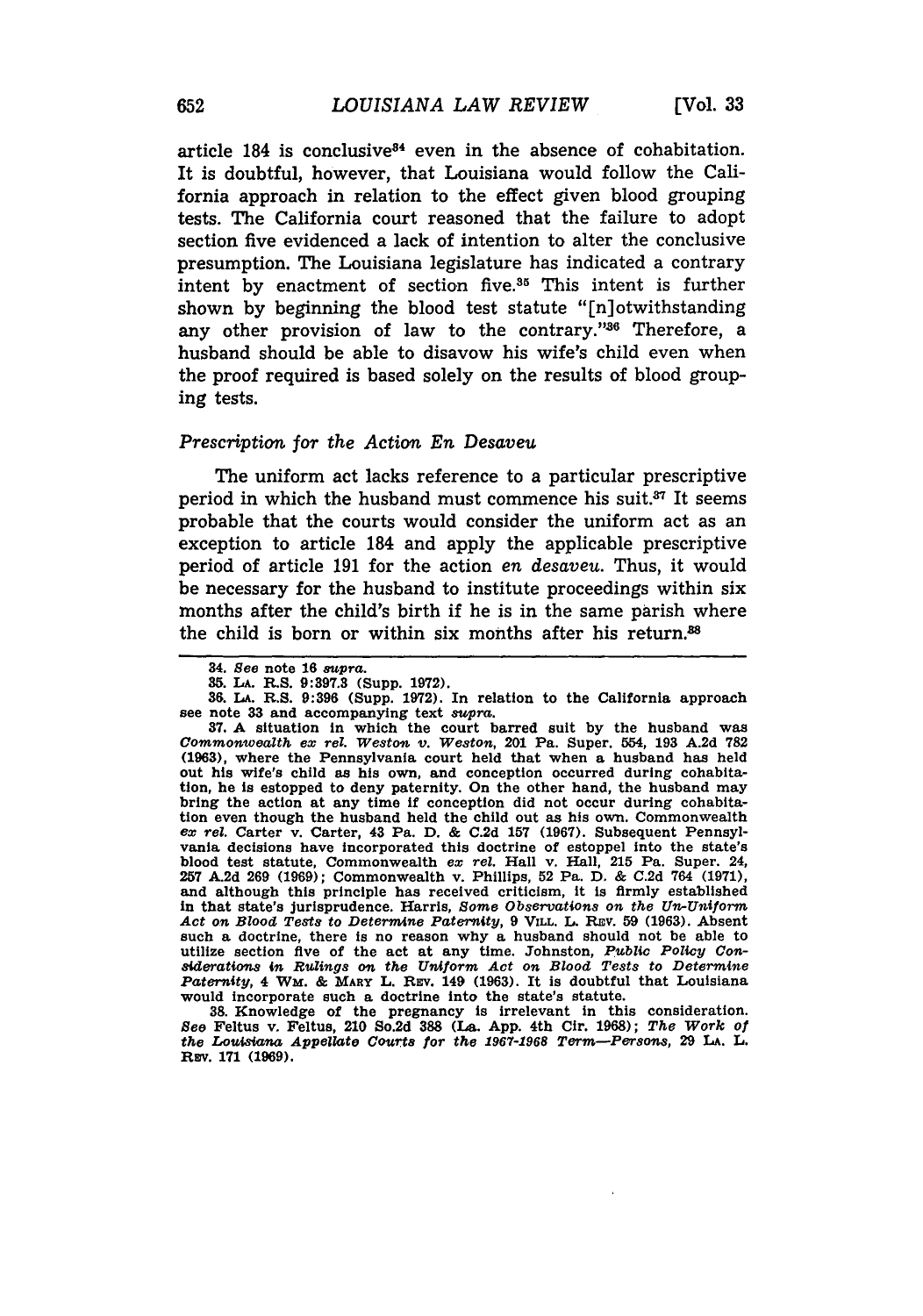### **1973]**

#### *Divorce*

There are no decisions under the blood test statute where a party to a divorce action has attempted to prove adultery by the use of blood grouping tests.89 Prior to the adoption of the act, in Williams, Louisiana rejected the use of such tests as proof of adultery.<sup>40</sup> The court concluded that the Civil Code requires proof of time, place, and correspondent in such an action. The basis of this holding is questionable because the Code only states adultery is ground for divorce; $41$  evidence of adultery is merely a question of proof that could easily be sustained by the use of blood tests.42 The model act does not seem to be so restrictive as to have application in only an action *en desaveu.* The Louisiana act states that it has application "in any civil action in which paternity is a relevant fact, or in an action *en desaveu.*"<sup>48</sup> (Emphasis added.) This disjunctive language clearly contemplates civil actions beyond that of disavowal, and divorce undoubtedly is a civil action in which paternity is a relevant fact when the ground would be adultery resulting in the birth of a child.

Furthermore, the drafters of the model act stated that the statute would have application "[i]n paternity proceedings, *divorce* actions and other types of cases in which the legitimacy of a child is in issue."<sup>44</sup> (Emphasis added.) It is evident, therefore, that the drafters did intend the use of blood grouping tests in a divorce action where the ground is adultery and the legitimacy of a child is put in issue to support the allegation. Thus, the results of blood grouping tests should be conclusive evidence to disprove paternity of a child and satisfy the burden of proof in a divorce action by proving the wife's adultery.

The applicable procedure for the divorce action is similar to the action *en desaveu* since in both suits the paternity of

**<sup>39.</sup> It** would **seem** in Oregon **that** the statute **is** applicable only to **fliation proceedings because of the restrictive language of section one of their act. 26** ORE. **Op. AT'VY GEN. 233 (1954).**

**<sup>40.</sup> Williams v. Williams, 230 La. 1, 87 So.2d 707 (1956).** *See* **note 5 & accompanying text** supra.

**<sup>41.</sup> LA. CIv. CoDE art. 139(1).**

**<sup>42.</sup>** *The 'Work of the Loutisfna AppeUate Courts for the 1956-1957 Term-Persons,* **17** *LA.* **L. REV. 303, 306, 310 (1957).**

**<sup>43.</sup> LA. R.S. 9:396 (Supp. 1972). 44. HANDBOOK** O **NATIONAL CONFERMNCE OF COMMISSIONERS ON UNIFORM STATE LAWS 434 (1952).**